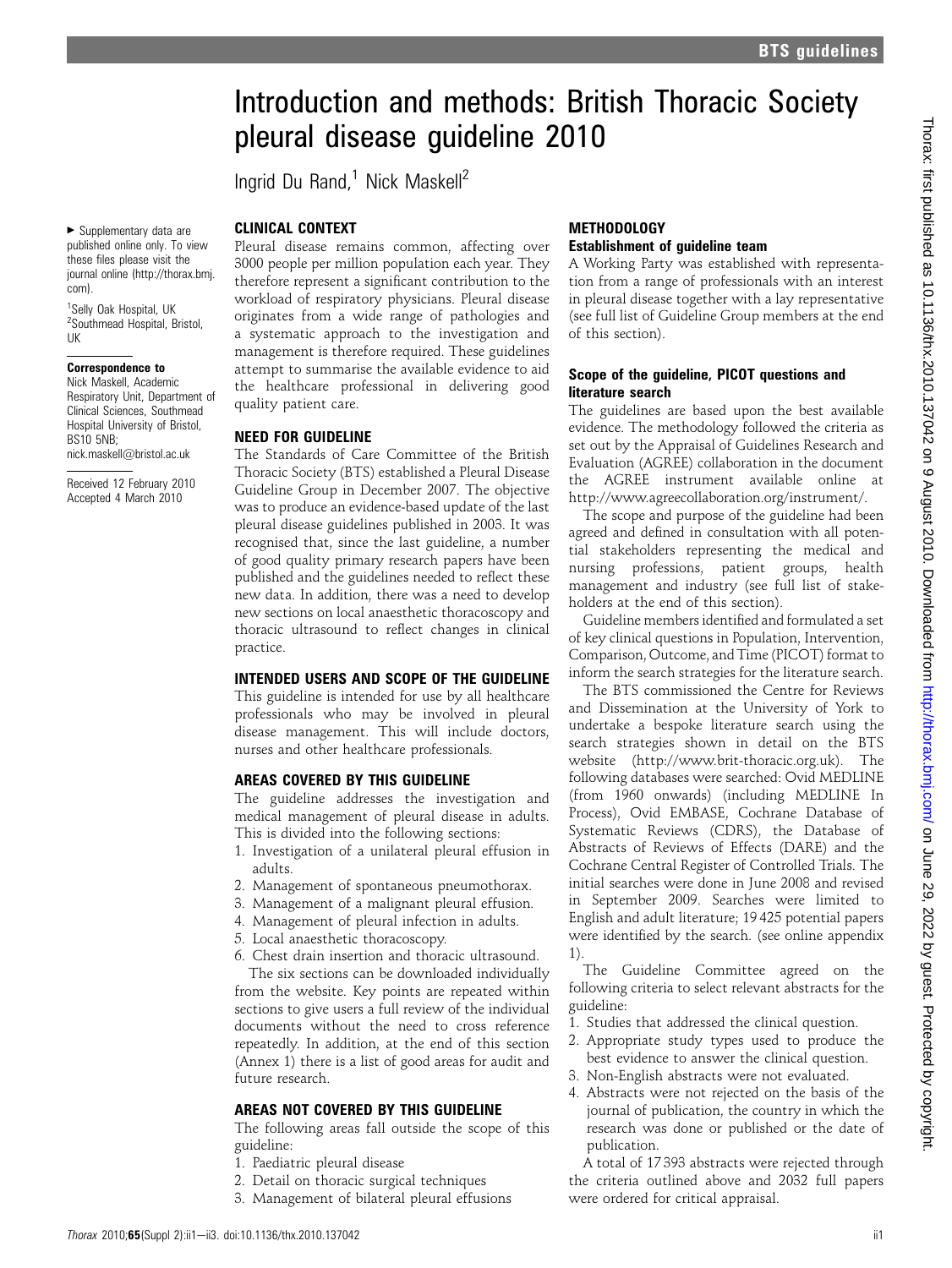# BTS guidelines

### Critical appraisal of the literature

A further 591 full papers were rejected because they fell outside the area of focus and scope of the guideline. Formal critical appraisal to assess the clinical relevance and scientific rigor of 1441 papers was performed independently by at least two guideline reviewers using the Scottish Intercollegiate Guidelines Network (SIGN) critical appraisal checklists (see online appendix 2). The guideline reviewers identified an additional 148 papers during the period of guideline development which were added and critically appraised. The evidence in each study was graded using the SIGN formulated levels of evidence (table 1).

### Considered judgement and grading of the evidence

Evidence tables were produced to review the body of evidence and inform the considered judgements and grading of recommendations. Where there was a lack of evidence, consensus statements were derived by incorporating a number of individual non-biased expert opinions from experts in the field.

The following were considered in grading of the recommendations:

- 1. The available volume of evidence.
- 2. The applicability of the obtained evidence for making recommendations for the defined target audience of this guideline.
- 3. How generalisable the obtained evidence was to the target population for the guideline.
- 4. A clear consistency in the evidence obtained to support recommendations.
- 5. The implications of recommendations on clinical practice in terms of recourses and skilled expertise.
- 6. In-depth cost-effectiveness analysis falls outside the scope of this guideline.

Recommendations were graded from  $A+$  to  $D$  as indicated by the strength of the evidence as listed in table 2.

### Drafting of the guideline

The Guideline Group produced a draft guideline following regular email consultations and meetings held in December 2007, June 2008, November 2008, February 2009 and May 2009. The draft guideline was presented at the Summer BTS meeting in June 2009 and circulated to all the stakeholders identified (see below) for consultation and review.

The revised draft guideline was submitted to the BTS Standards of Care Committee for review and published online for a month (in August 2009) to allow for BTS member and public consultation. All the feedback was reviewed and discussed

|  |                  |  | <b>Table 1</b> Revised grading system for recommendations in evidence- |  |
|--|------------------|--|------------------------------------------------------------------------|--|
|  | based guidelines |  |                                                                        |  |

| Grade   | <b>Evidence</b>                                                                                                                                                                                                                   |
|---------|-----------------------------------------------------------------------------------------------------------------------------------------------------------------------------------------------------------------------------------|
| $1 + +$ | High quality meta-analyses, systematic reviews of randomised controlled<br>trials (RCTs) or RCTs with a very low risk of bias                                                                                                     |
| $1+$    | Well conducted meta-analyses, systematic reviews of RCTs or RCTs with<br>a low risk of hias                                                                                                                                       |
|         | Meta-analyses, systematic reviews or RCTs or RCTs with a high risk of bias                                                                                                                                                        |
| $7 + +$ | High quality systematic reviews of case-control or cohort studies or high<br>quality case-control or cohort studies with a very low risk of confounding,<br>bias or chance and a high probability that the relationship is causal |
| $2+$    | Well conducted case-control or cohort studies with a low risk of<br>confounding, bias, or chance and a moderate probability that the<br>relationship is causal                                                                    |
| 2       | Case-control or cohort studies with a high risk of confounding, bias or<br>chance and a significant risk that the relationship is not causal                                                                                      |
| 3       | Non-analytical studies-for example, case reports, case series                                                                                                                                                                     |
|         | Expert opinion                                                                                                                                                                                                                    |

### Table 2 Grades of recommendations

| Grade | <b>Type of evidence</b>                                                                                                                                                                                                                                                                                                                                            |  |  |  |  |  |  |
|-------|--------------------------------------------------------------------------------------------------------------------------------------------------------------------------------------------------------------------------------------------------------------------------------------------------------------------------------------------------------------------|--|--|--|--|--|--|
| А     | At least one meta-analysis, systematic review or randomised controlled trial<br>(RCT) rated as $1++$ and directly applicable to the target population; or<br>A systematic review of RCTs or a body of evidence consisting principally of<br>studies rated as $1+$ directly applicable to the target population and<br>demonstrating overall consistency of results |  |  |  |  |  |  |
| B     | A body of evidence including studies rated as $2++$ directly applicable to<br>the target population and demonstrating overall consistency of results; or<br>Extrapolated evidence from studies rated as $1++$ or $1+$                                                                                                                                              |  |  |  |  |  |  |
| r.    | A body of evidence including studies rated as $2+$ directly applicable to the<br>target population and demonstrating overall consistency of results; or<br>Extrapolated evidence from studies rated as $2++$                                                                                                                                                       |  |  |  |  |  |  |
| n     | Evidence level 3or 4: or<br>Extrapolated evidence from studies rated as $2+$                                                                                                                                                                                                                                                                                       |  |  |  |  |  |  |
|       | Important practical points for which there is no-nor is there likely to be<br>any—research evidence. The quideline committee wishes to emphasise<br>these as Good Practice Points (GPP)                                                                                                                                                                            |  |  |  |  |  |  |

by the Guideline Committee and incorporated into the revised draft guideline. The literature search was repeated by the Centre for Reviews and Dissemination and Centre for Health Economics at the University of York and additional evidence appraised and included in the final draft of the guideline.

### PLANNED REVIEW OF THE GUIDELINE

The guideline will be reviewed and updated in 4 years from publication.

### GUIDELINE GROUP MEMBERSHIP

Guideline Group members: Dr Nick Maskell (Chair), Dr Nabeel Ali, Dr George Antunes, Dr Anthony Arnold, Professor Robert Davies, Dr Chris Davies, Dr Fergus Gleeson, Dr John Harvey, Dr Diane Laws, Professor YC Gary Lee, Dr Edmund Neville, Dr Gerrard Phillips, Dr Richard Teoh, Dr Naj Rahman, Dr Helen Davies, Dr Tom Havelock, Dr Clare Hooper, Dr Andrew MacDuff, Dr Mark Roberts.

Dr Edmund Neville represented the Royal College of Physicians, London. Dr Fergus Gleeson represented the Royal College of Radiologists. Thoracic surgical representatives: Mr Richard Berrisford, Mr Jim McGuigan (representing the Royal College of Surgeons), Mr Richard Page (representing the Royal College of Surgeons of Edinburgh).

Dr D L Evans (member of the BTS Standards of Care Committee) provided lay input during consultation phases of the production of the guideline.

### STAKEHOLDER ORGANISATIONS

The following organisations were identified as stakeholders and given the opportunity to comment on the draft documents during the consultation period: Royal College of Physicians, London; Royal College of Surgeons of England; Royal College of Physicians of Edinburgh; Royal College of Surgeons of Edinburgh; Royal College of Radiologists; Royal College of Anaesthetists; Royal College of General Practitioners; Royal College of Nursing; Royal College of Obstetricians and Gynaecologists; Royal College of Pathologists; Joint Royal Colleges Ambulance Liaison Committee; College of Emergency Medicine; Society for Acute Medicine; Association for Palliative Medicine of GB and Ireland; British Geriatrics Society; Association for Clinical Biochemistry; Association of Medical Microbiologists; British Society for Immunology; British Society of Clinical Cytology; British Society for Rheumatology; Society for Cardiothoracic Surgery in Great Britain and Ireland.